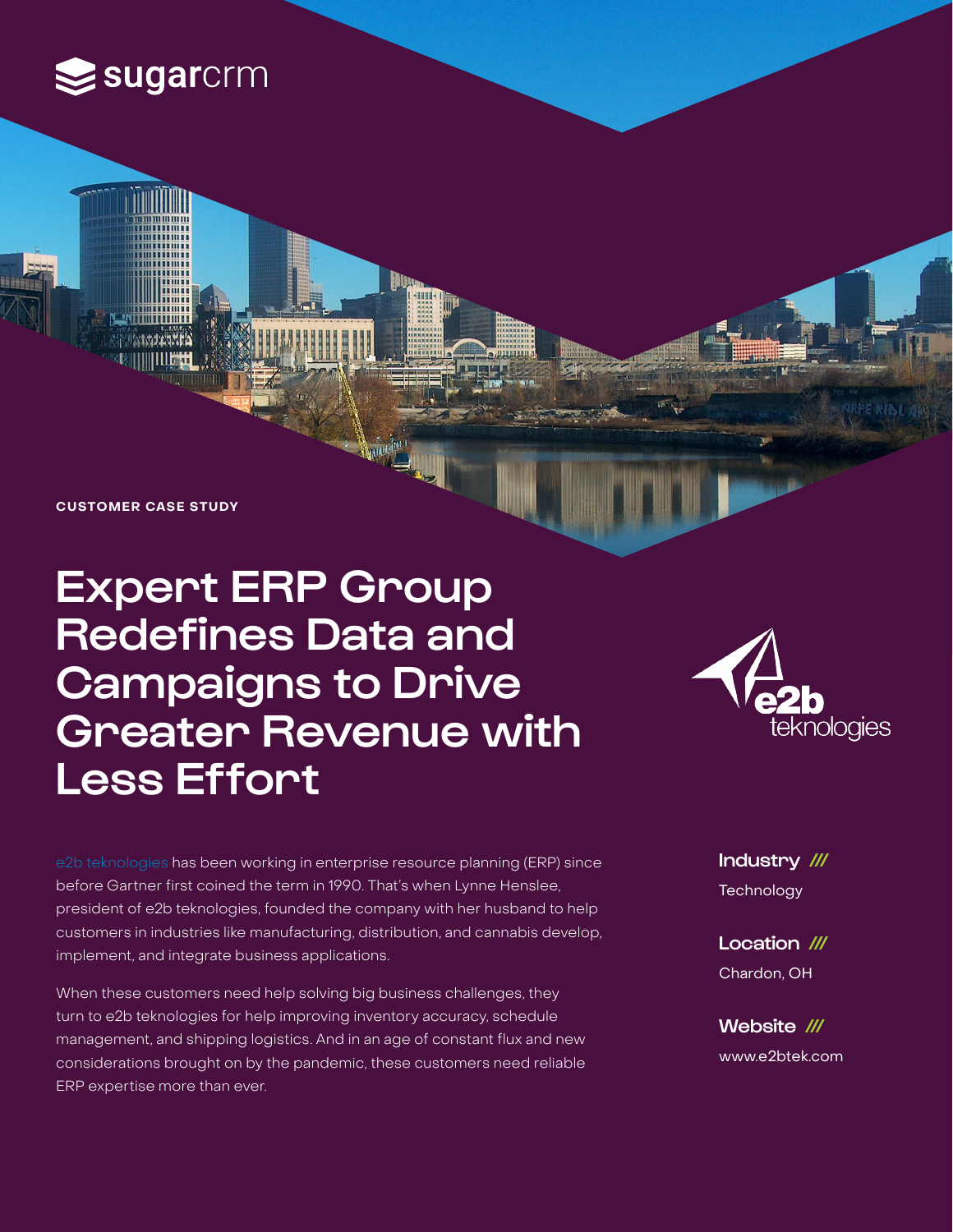## **Sales and Marketing Should Work Together, Not at Odds**

When e2b teknologies first began tracking customer data, it relied on basic spreadsheets. Once the company reached 12 employees, it invested in its first CRM system. But as the company grew, the CRM functioned as more of a gigantic "catch all" than an actionable revenue driver. It was difficult to search, frustrating to use, and data was often inconsistent or inaccurate. More notably, the challenges it presented began driving a wedge between sales and marketing teams.

That's when Lynne attended her first CRM conference and learned that other companies were using CRM in a completely different way—one that was prompting a complete paradigm shift in the industry. They were advocating for CRM as a company's primary data hub to produce a clearer-than-ever 360-degree view of each customer, rather than the traditional reliance on ERP solutions to do everything.

"I came back and saw the world in a different way," said Lynne. "If we used CRM appropriately, we could connect marketing, customer support, development, and sales and have a view of all the touches associated with a customer. It was an 'aha' moment for me"

To make CRM as effective as possible for e2b teknologies, Lynne and her team needed to reevaluate its existing solution and look for a system that would allow the company to organize and act on its data instead of simply housing it. e2b teknologies knew it wanted a cloud CRM to replace its existing on-premise solution so sales could access the system when in the field. The company compared multiple CRM providers, but found that the bigger companies were not only too expensive, but overwhelming in their offerings.

## **A Clearer Picture of Customer Data**

e2b teknologies turned to [SugarCRM](http://sugarcrm.com) to activate its data, connect departments, and view all customer information in one place.

"Sales and marketing were able to function together versus in two different departments," said Lynne. "We were able to quantify what we were doing. Even if the data wasn't perfect, we knew we had to start somewhere."

Yet, e2b teknologies was using just one instance of SugarCRM to manage three divisions—its development business, consulting

"If we used CRM appropriately, we could connect marketing, customer support, development, and sales and have a view of all the touches associated with a customer. It was an 'aha' moment for me."

**- LYNNE H.**  President, e2b teknologies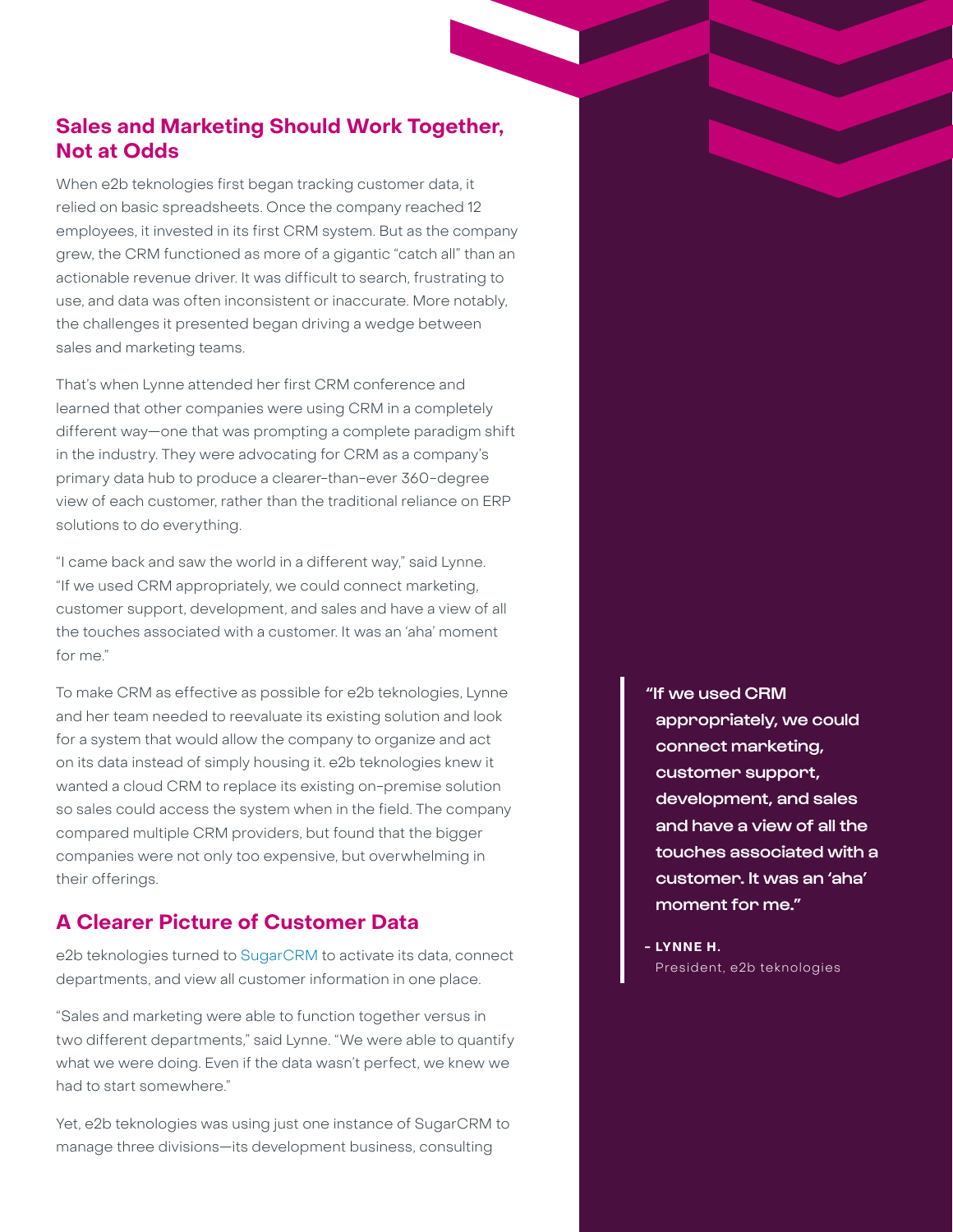agency, and a calibration subsidiary—forcing the solution to become everything to everyone. Plus, e2b teknologies wanted to begin nurturing leads in a more efficient way with marketing automation.

That's when the company brought on SugarCRM solution partner [BrainSell](https://www.brainsell.com/) to help it implement Sugar's new marketing automation tool [Sugar Market](https://www.sugarcrm.com/solutions/sugar-market/). Until then, everything was labeled generically as a campaign. With help from BrainSell, the team dissected the legacy data into four buckets based on which team it belonged to, devising a new system to organize incoming information.

"We were a clean slate," said Lynne. "BrainSell was willing to share best practices, what they themselves do, give us suggestions, and not just force us, but work with us. BrainSell is exactly what we look for in a business partner."

#### **Letting the Software Do the Work**

Now with simplified, organized data, e2b teknologies can actually use the information it collects to run reports and design ongoing marketing campaigns with point-and-click functionality. And because each team has a shared view, sales has immediate access to a host of granular data like email engagement metrics to assess customer interest and measure success.

Plus, e2b teknologies uses Sugar Market to rank and score leads once they're in the funnel, assigning different point values depending on what content the prospect interacts with. Instead of employing one or two people to continuously assess leads, the tool automatically feeds more organic opportunities to sales with a goal of increasing conversions instead of relying on purchased lists or cold leads that waste time.

"It does the work of one or two people that don't have to spend their time identifying the warmest leads," said Josh Gilstrap, marketing manager at e2b teknologies.

Today, marketing automation accounts for 15% of the company's marketing budget instead of spending it on employees to gather and analyze the data.

"I'd rather bring on additional sales employees to drive revenue than additional marketing employees to do tasks," said Lynne.

> "Sales and marketing were able to function together versus in two different departments. We were able to quantify what we were doing. Even if the data wasn't perfect, we knew we had to start somewhere."

**- LYNNE H.**  President, e2b teknologies